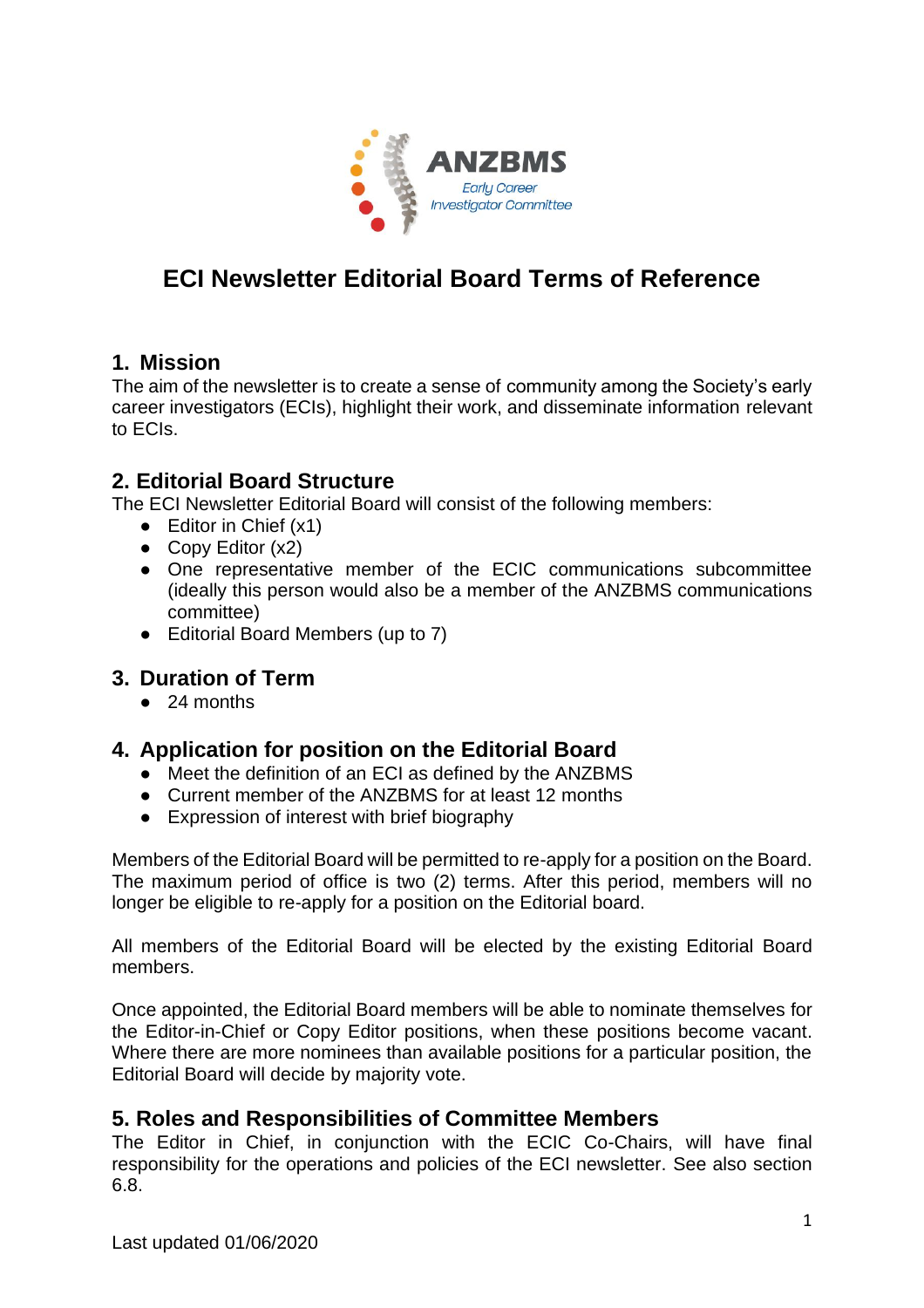The Copy Editor/s will be responsible for proof-reading all the material that will be used for publication and putting it together using LucidPress (newsletter software).

All Editorial Board members should be actively involved in brainstorming new ideas, developing future ideas, providing regular feedback and updates on responsibilities, completing their allocated tasks within the specified time-frame, and submitting content for publication in the ECI Newsletter.

# **6. Governance and Procedures**

### **6.1 Meetings**

Meetings are held quarterly or as requested by the Editor in Chief. Such meetings may be i) face-to-face ii) via teleconference or iii) via email discussion, or a combination of these.

### **6.2 Minutes**

Minutes of each meeting will be kept by an allocated member of the Editorial Board (this can be on a rotational basis throughout the year). Meeting minutes should be circulated within one week from the date of the meeting.

## **6.3 Committee actions required between meetings**

Committee actions required between meetings may be undertaken without a meeting, using the email provisions for a full meeting and ratified at the next Editorial Board meeting. This should be filed with the minutes of the proceedings of that meeting.

### **6.4 Attendance**

In addition to members of the Editorial Board, advisers and other parties external to the Editorial Board may be invited by the Editor in Chief as a special guest attending in a non-voting capacity.

## **6.5 Voting**

As far as possible, decisions or recommendations of the Editorial Board will be made by consensus. Where consensus cannot be reached, the majority of votes of the members of the Editorial Board will be used to decide or recommend. In the event of an equality of votes, the Editor in Chief shall have a second or casting vote. Typically, such voting will be via written ballot or email communication.

Members are expected to respond to all communications in a timely manner where a decision is required.

## **6.6 Quorum**

Six voting members.

### **6.7 Adherence to standards**